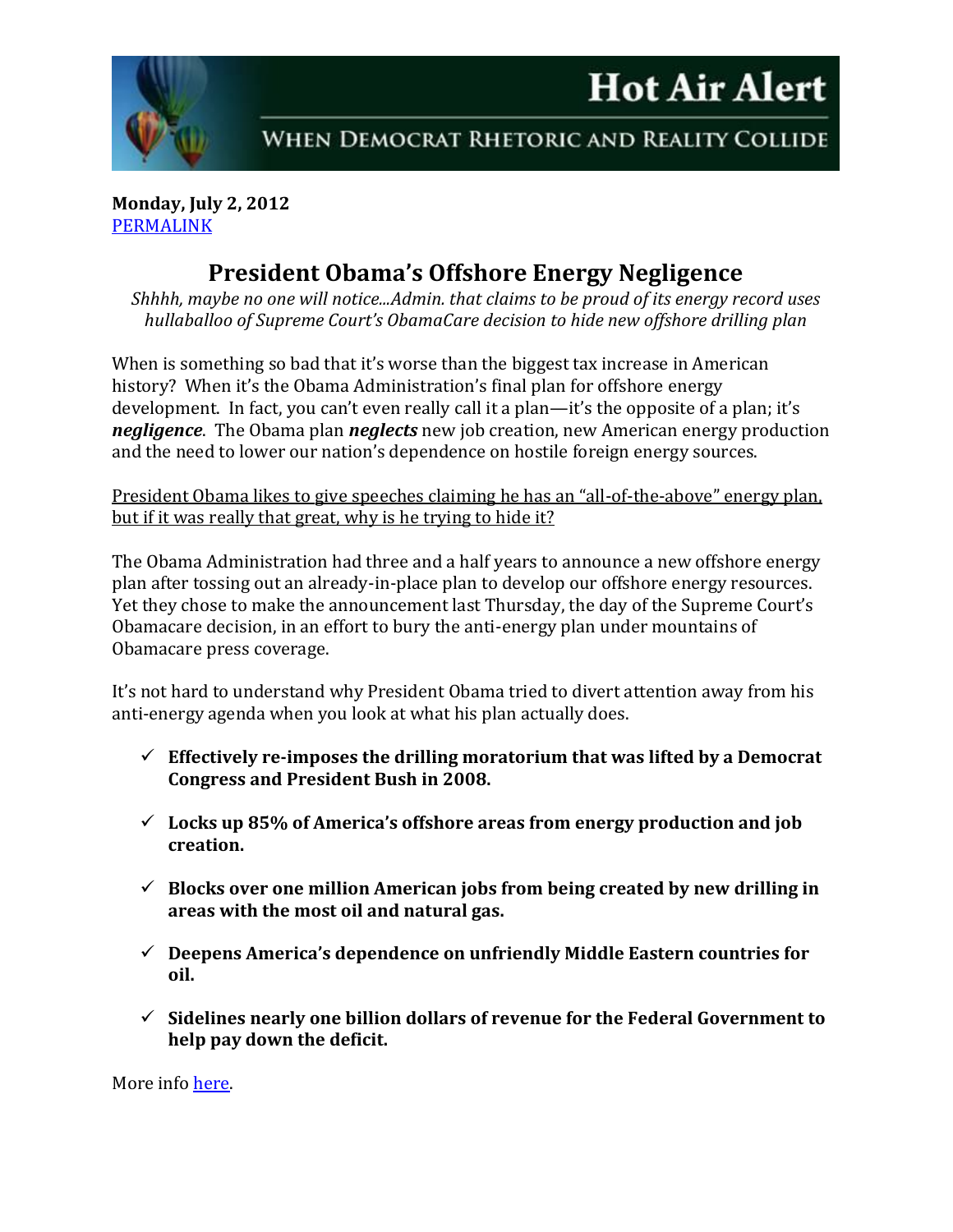## **THIS is what President Obama calls an "all-of-the-above" energy plan:**



**THIS is what a real all-of-the-above energy plan looks like:**